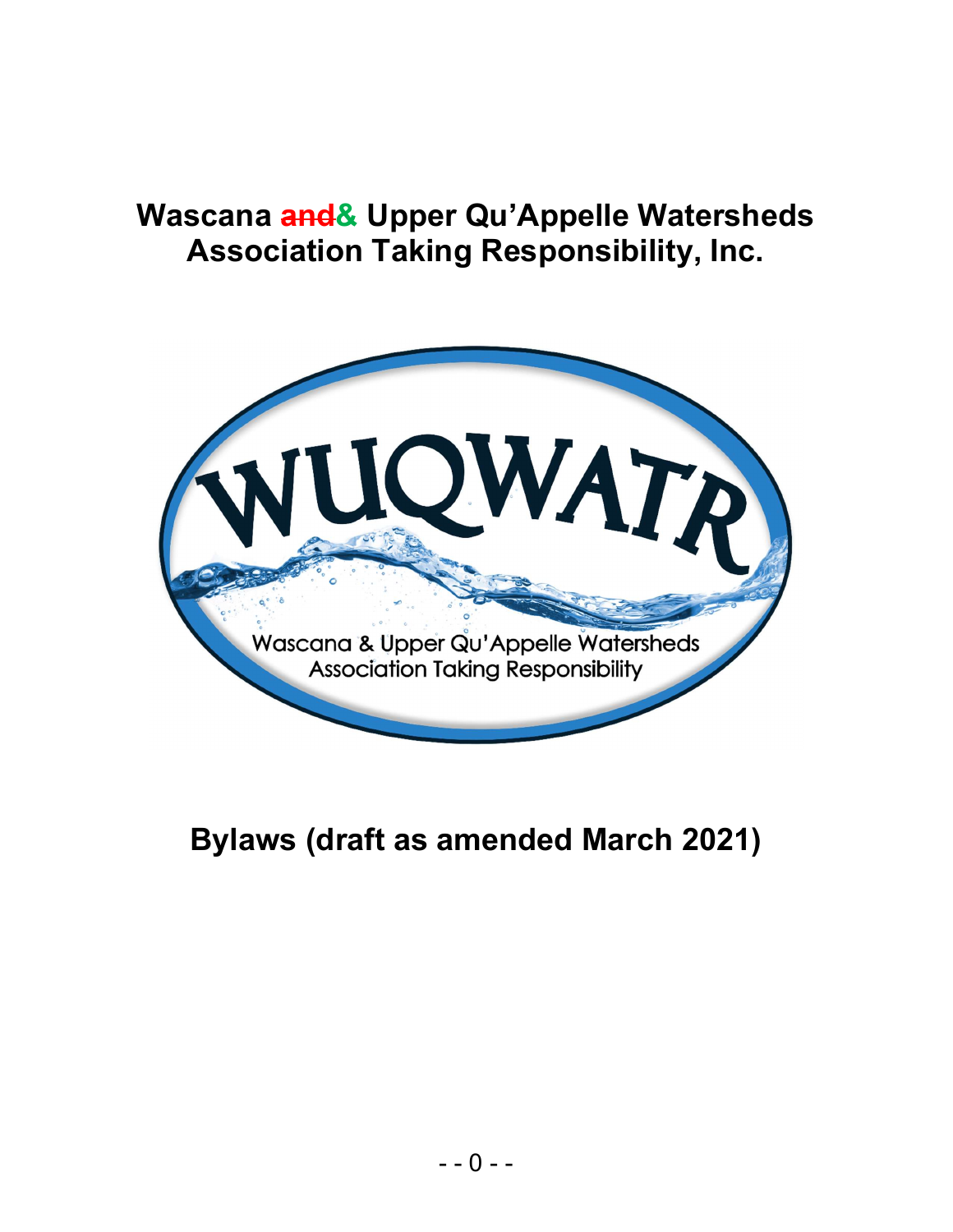# Wascana and & Upper Qu'Appelle Watersheds Association Taking Responsibility, Inc.

### Bylaws (draft as amended March 2021)

#### Article 1 – Preamble

#### 1.1 The Association

The name of the Association is: Wascana & Upper Qu'Appelle Watersheds Association Taking Responsibility, Inc., which may also be known or referred to, as WUQWATR.

#### 1.2 The Bylaws

The following articles set forth are the bylaws of WUQWATR.

#### Article 2 – Definitions

- 2.1 In these and all other bylaws of WUQWATR, unless the context otherwise requires or specifies:
- 2.1.1 "Act" means The Non-Profit Corporations Act, 1995 as amended or replaced from time to time, and in the case of such amendment, any references in the bylaws of WUQWATR shall be read as referring to the amended provisions;
- 2.1.2 "WUQWATR" means the Wascana & Upper Qu'Appelle Watersheds Association Taking Responsibility, Inc;
- 2.1.3 Wascana and Upper Qu'Appelle Watersheds Wascana Creek and Upper Qu'Appelle River watersheds refers to the area within the province of Saskatchewan bounded by an elevated boundary contained by its drainage divide and subject to surface and subsurface drainage under gravity to the Wascana Creek & and Upper Qu'Appelle River and the aquifers underground of this surface bounded area. A map is attached in Appendix I;
- 2.1.4 "Directors" and "board" and "Board of Directors" mean the directors of WUQWATR;
- 2.1.5 The headings used in the bylaws are inserted for reference only and are not to be considered in constructing the terms thereof or to be deemed in any way to clarify, modify or explain the effect of any such terms;
- 2.1.6 All terms contained in the bylaws and which are defined in the Act shall have the meanings given to such terms in the Act;
- 2.1.7 Words importing the masculine gender shall include the feminine, and words importing the singular shall include the plural and vice versa;
- 2.1.8 "Member" means a regular or associate member;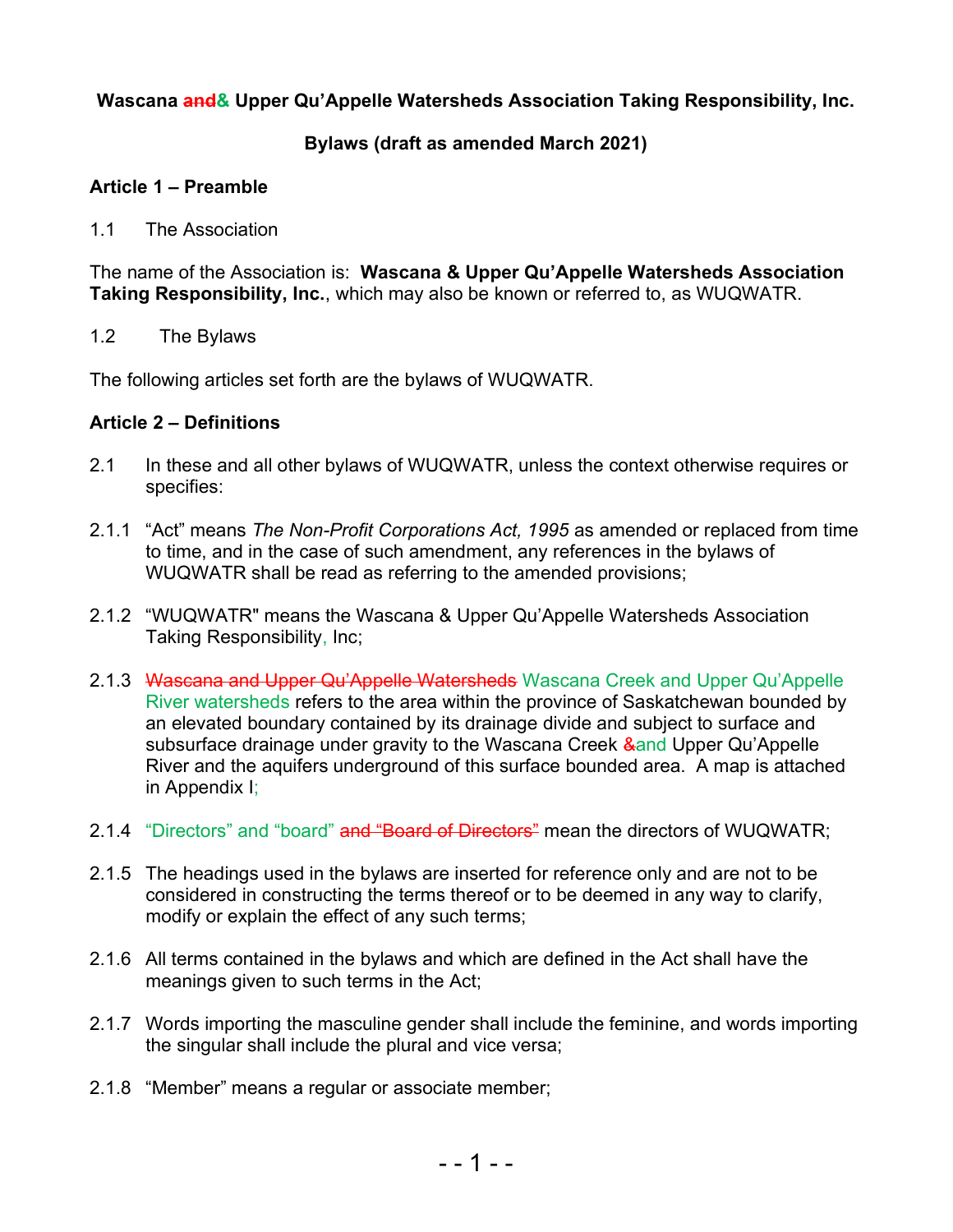- 2.1.9 Executive "Officers" means the Chair, Vice Chair, Secretary and Treasurer of the B<sub>board</sub>:
- 2.1.10 "Employee" means a person(s) hired by WUQWATR.

# Article 3 – Mission, Vision and Goals of WUQWATR

- 3.1 The Vision Statement, Mission Statement, Goals, Objectives, Principles and Values shall be reviewed annually by the WUQWATR board of directors and presented at each Annual General Meeting.
- 3.2 WUQWATR will lead watershed plan implementation and promote society's understanding of water as finite and essential to life.

#### Article 4 – Membership

- 4.1 The membership of WUQWATR shall consist of regular and associate members who pay the membership fee.
- 4.2 A regular member is entitled to all privileges of membership including the right to vote at meetings of members and to hold office with WUQWATR.
- 4.3 An associate member is entitled to all privileges of membership including the right to vote at meetings of members and to hold office with WUQWATR.
- 4.4 A letter from each member, naming a board member of WUQWATR is required annually.
- 4.5 A regular member shall consist of: Rural m Municipalities, including Conservation and Development and Irrigation Authorities and districts, First Nations and Urban Municipalities, all within the Wascana and Upper Qu'Appelle Watersheds Wascana Creek and Upper Qu'Appelle River watersheds area.
- 4.6 An associate member may include those listed in Appendix 2 potential Sub-watershed membership and non-profit organizations that have as their mandate similar goals and objectives as WUQWATR.
- 4.7 The membership shall be further defined as being a member of one of the four Subwatersheds as listed in 7.1.
- 4.8 Membership Fees:
- 4.8.1 The amounts levied by WUQWATR, through membership fees, shall be used exclusively in the furtherance of WUQWATR vision, mission, goals, and objectives;
- 4.8.2 Membership fee payable to WUQWATR shall be reviewed annually by the board and presented at the Annual General Meeting;
- 4.8.3 Membership fees payable to WUQWATR may differ for a specific group or groups of the membership;
- 4.8.4 Membership fees are not refundable;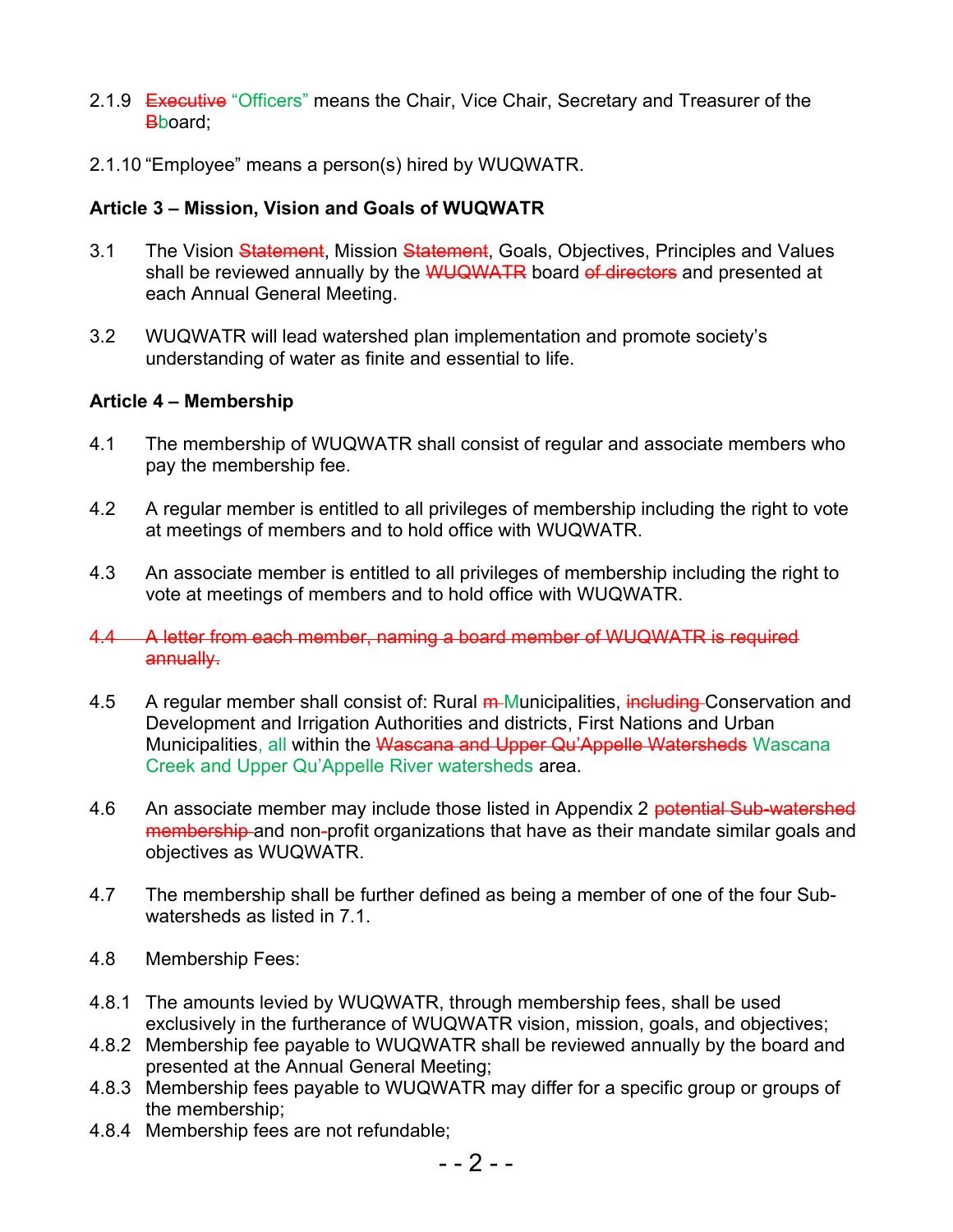4.8.5 There shall be no transfer of membership.

# Article 5 – Meetings of WUQWATR

- 5.1 An annual meeting of the members shall be held within 15 months of the previous annual meeting at a time and place to be fixed by WUQWATR the board.
- 5.2 A notice will be mailed or delivered to each member at least 30 days before the Annual General Meeting. This notice states the place, date and time of the Annual General Meeting.
- 5.3 Attendance by at least 10% per cent of the members at the Annual General Meeting is a quorum.
- 5.4 A Special General Meeting may be called by the Board of Directors board or by at least 25% per cent of the members. The meeting shall be held within 60 days of receipt of written notice. A notice of the meeting will be mailed or delivered to each member at least 30 days before the Special General Meeting. Attendance by at least 10% per cent of the members at the Special General Meeting is a quorum.
- 5.5 Notice of the Annual General Meeting or Special General Meeting shall be provided to the **M**media as an advisory.

#### Article 6 – Voting

- 6.1 Each member has one vote. A show of hands decides every vote at every meeting. A ballot is to be used if at least two members request a ballot.
- 6.2 The Chair does not have a second vote. If there is a tie vote, the motion is defeated.
- 6.3 A member may not vote by proxy.
- 6.4 A simple majority of those present is required to carry a vote.

#### Article 7 - Sub-watersheds

- 7.1 There are to be four membership Sub-watersheds:
- 7.1.1 The Lanigan/Manitou Sub-watershed:
- 7.1.2 The Last Mountain Lake Sub-watershed;
- 7.1.3 The Qu'Appelle River Sub-watershed;
- 7.1.4 The Wascana Creek-Sub-watershed.
- 7.2 The Representatives of a Sub-watersheds may meet periodically to discuss local source water protection initiatives.
- 7.3 The Sub-watershed meetings are to be coordinated by the WUQWATR board.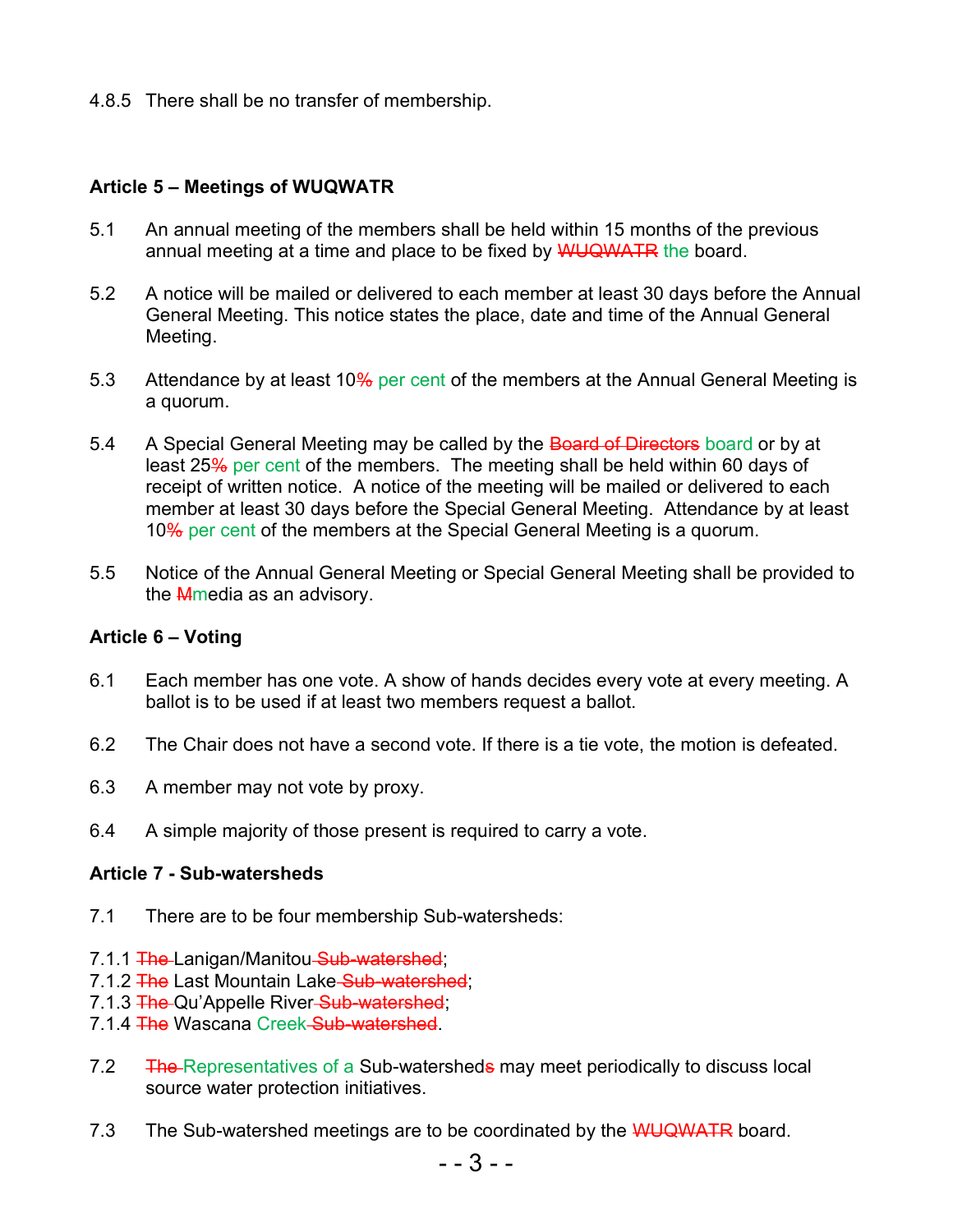7.4 Notification for Sub-watershed meetings shall include a public invitation.

# Article 8 – Directors

- 8.1 The Board of Directors board shall direct the business and affairs of WUQWATR.
- 8.2 The Board of Directors board shall consist of up to twelve directors.
- 8.3 The board shall consist of:
- 8.3.1 Three directors from the Lanigan/Manitou Sub-watershed. There is to be one director from a member Rural Municipality, one director from a member Urban Municipality and one director representing the Associate members from an Associate member;
- 8.3.2 Three directors from the Last Mountain Lake Sub-watershed. There is to be one director from a member Rural Municipality, one director from a member Urban Municipality and one director representing the Associate members from an Associate member;
- 8.3.3 Three directors from the Qu'Appelle River Sub-watershed. There is to be one director from a member Rural Municipality, one director from a member Urban Municipality and one director representing the Associate members from an Associate member;
- 8.3.4 Three directors from the Wascana Creek Sub-watershed. There is to be one director from a member Rural Municipality, one director from a member Urban Municipality and one director representing the Associate members from an Associate member.
- 8.4 A director representing a regular member may be either an elected person of the member or a designated person by the regular member.
- 8.5 A director may only represent one Sub-watershed for the full term of their directorship.
- 8.6 Directors are to be elected for a three-year term from their respective Sub-watershed meetings, excepting as noted in Appendix 3. If no candidate for WUQWATR director comes forward to represent a Sub-watershed in a designated category (urban municipal, rural municipal, or associate), the WUQWATR board may designate a member to the WUQWATR board for a period not to exceed one year. This member shall meet all other eligibility requirements for appointment to the board from that Subwatershed.
- 8.7 Directors are to be elected on a staggered three-year basis, described in Appendix 3.
- 8.8 All directors may be re-elected.
- 8.9 A director must:
- 8.9.1 be of legal age;
- 8.9.2 be of sound mind;
- 8.9.3 not be an employee of WUQWATR;
- 8.9.4 be a representative of a member in good standing;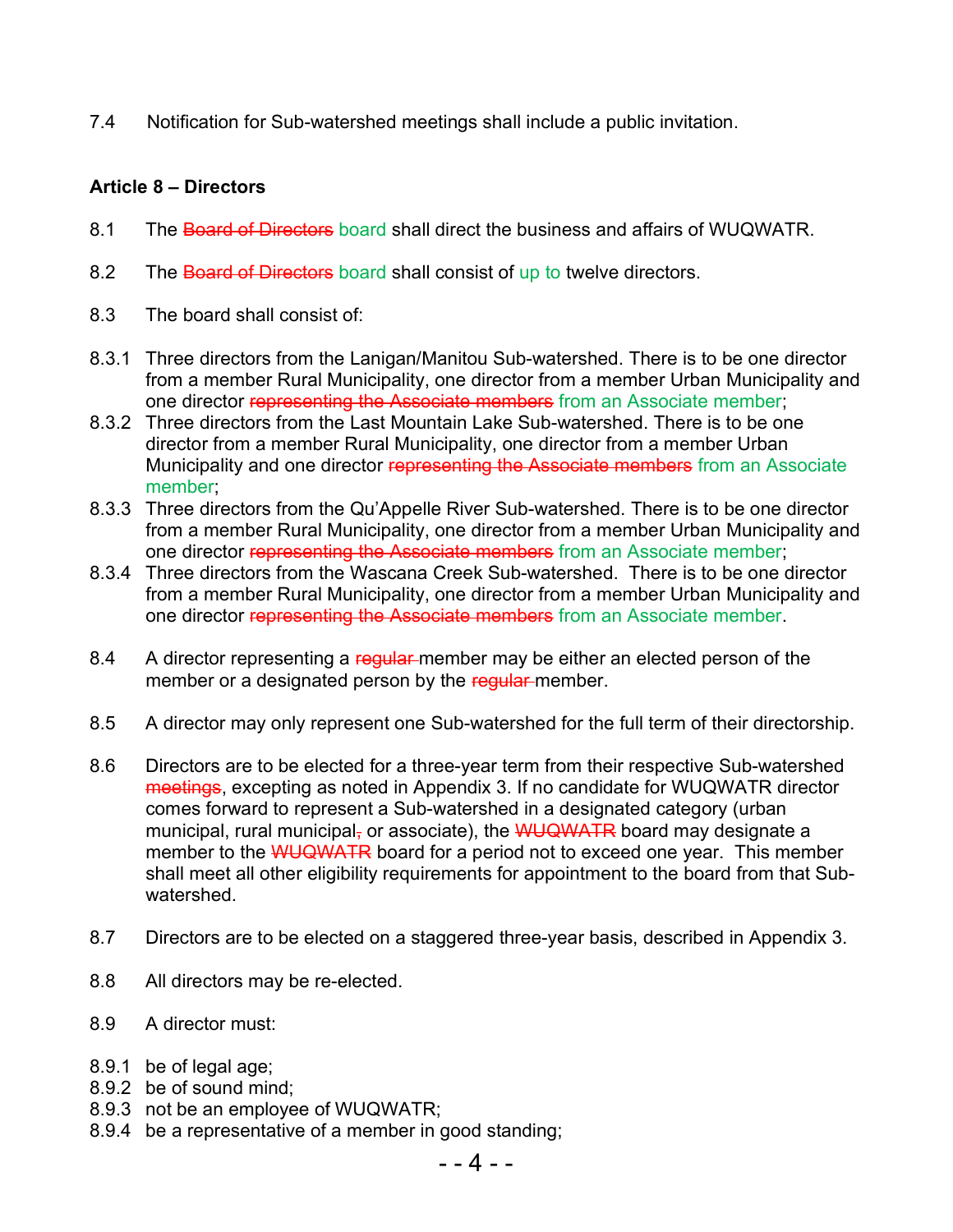- 8.9.5 not be absent from three consecutive meetings of the board; unless the board has given prior consent or concludes that; there was an adequate reason for such absence.
- 8.10 A director must reside or own land in their respective Sub-watershed.
- 8.11 At an Annual General Meeting or Special General Meeting, WUQWATR members may approve the addition of directors from First Nations on the basis of a maximum of one director per Sub-watershed.
- 8.12 A director ceases to hold office:
- 8.12.1 upon death;
- 8.12.2 if he is removed from office by the board;
- 8.12.3 if he ceases to be qualified for appointment as a director;
- 8.12.4 if his written resignation is sent or delivered to WUQWATR or if a time is specified in such resignation, at the time so specified, whichever is later.
- 8.13 Within three months of a vacancy, the WUQWATR board may appoint a member representative to fill a vacancy for the position of director until the next Annual General Meeting.
- 8.14 Subject to the provisions of the Act the directors may, by a two-thirds majority vote passed at a Board of Directors Meeting called for such purposes, remove any director from office for just cause. For the purpose of this section, just cause includes but is not limited to, anything that in the opinion of the board, is contrary to the interests of the public, or WUQWATR, or tends to harm the standing of WUQWATR or is conduct unbecoming a director. Such vacancy shall be filled as outlined in Article 8.
- 8.15 A quorum for the transaction of any business of any meeting of the Board of Directors board shall be a simple majority of the filled board positions.
- 8.16 Where there is a vacancy in the board, the remaining directors may exercise all the powers of the board so long as quorum remains in office.
- 8.17 Meetings of the board shall be held at such time and place as the board, the Chair, of the Board, the Watershed Manager and/or any two directors may determine. The board must meet at least once per quarter. be convened at a minimum of quarterly.
- 8.18 Notice of meeting date must be provided at least five days prior to the meeting.

#### Article 9 – Officers of the Board

9.1 The board will annually appoint from among its members, (at the earliest scheduled Directors' Board Meeting after the Annual General Meeting) a Chair, Vice Chair, a Secretary and a Treasurer and such other officers as the board may determine. The board may specify the duties of and in accordance with this bylaw and subject to the provisions of the Act, delegate to such officers' powers to manage the business and affairs of WUQWATR.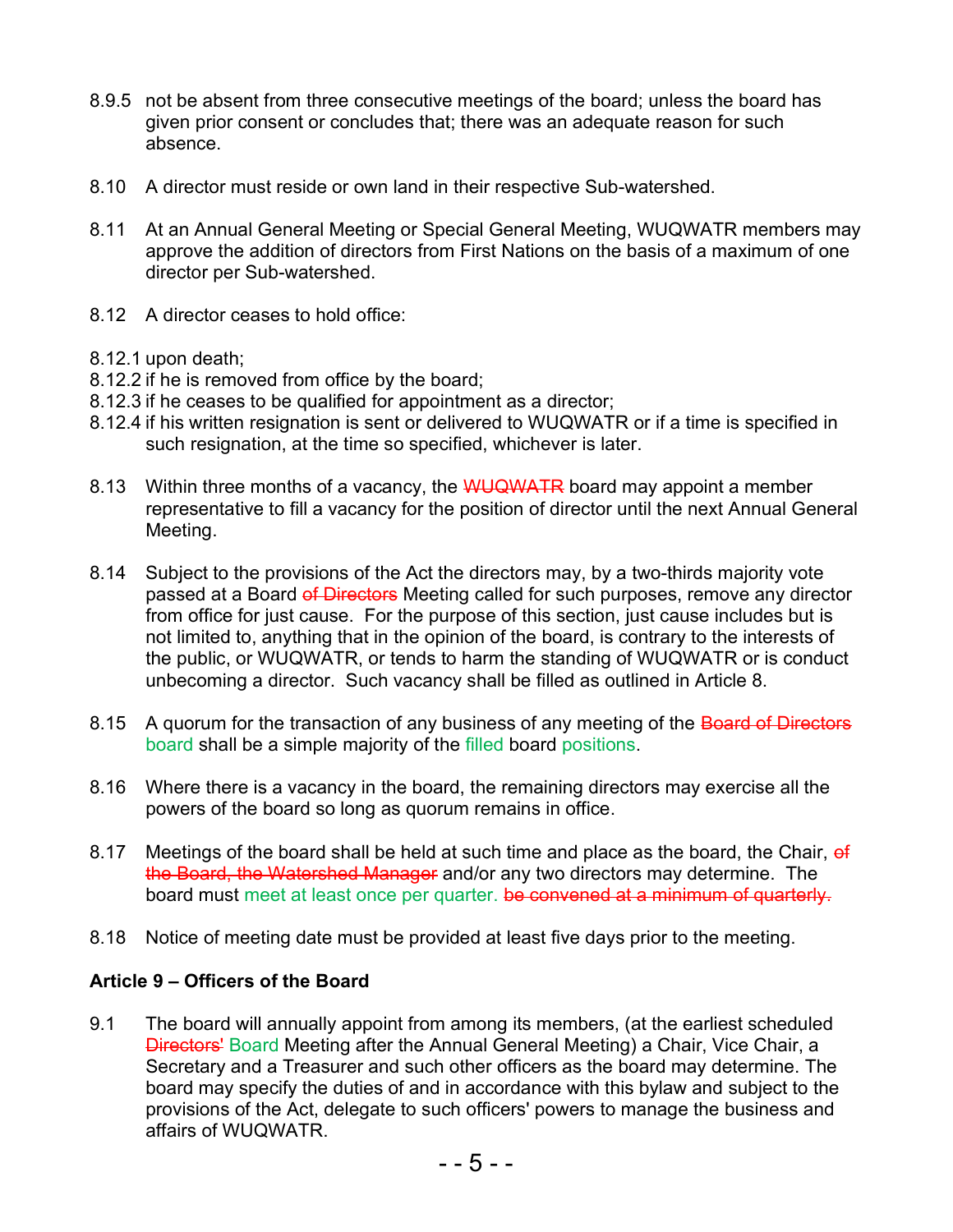- 9.2 In the absence of the Watershed General Manager WUQWATR management, the board may assign to any officer any of the powers and duties that are by any provisions of this bylaw assigned to the Watershed General Manager WUQWATR management. He The officer shall, subject to the provisions of the Act, have such other powers and duties as the board may specify.
- 9.3 The Vice Chair shall assume the responsibilities of the Chair of the Board upon the Chair's absence or incapacity until a new Chair is appointed.
- 9.4 The Watershed General Manager WUQWATR management, subject to the authority of the board, shall have general supervision of the business of WUQWATR; he management shall have such other powers and duties as the board may specify.
- 9.5 For the purposes of these bylaws, the Watershed General Manager WUQWATR management shall keep proper accounting records in compliance with the Act and shall be responsible for the deposit of money, the safekeeping of securities and the disbursements of the funds of WUQWATR. He Management shall render to the board regularly an account of all transactions as Watershed General Manager and the financial position of WUQWATR.

# Article 10 – Protection of Directors, Officers and others

10.1 Where necessary, WUQWATR shall purchase and maintain insurance for the benefit of the directors, officers and others against liabilities incurred while exercising their duties and responsibilities of WUQWATR.

#### Article 11 – Business of WUQWATR

- 11.1 The fiscal year of WUQWATR shall end on the 31<sup>st</sup> day of December.
- 11.2 The registered office of WUQWATR is located in the Wascana and Upper Qu'Appelle Watersheds Wascana Creek and Upper Qu'Appelle River watersheds.
- 11.3 Deeds, transfers, assignments, contracts, obligations, certificates and other instruments shall be signed on behalf of WUQWATR by two persons, each of whom shall hold office with WUQWATR as, Chair, Vice Chair, Secretary, Treasurer or General Manager WUQWATR management.
- 11.4 The banking business of WUQWATR shall be transacted with such banks, trust companies, or other bodies corporate or organizations as may from time to time be designated by or under the authority of the board. Such banking business or any parts thereof shall be transacted under such agreements, instructions and delegations of powers as the board may from time to time prescribe or authorize.

#### Article 12 – Provisions

12.1 No member, director or officer of WUQWATR will receive any payment for their services.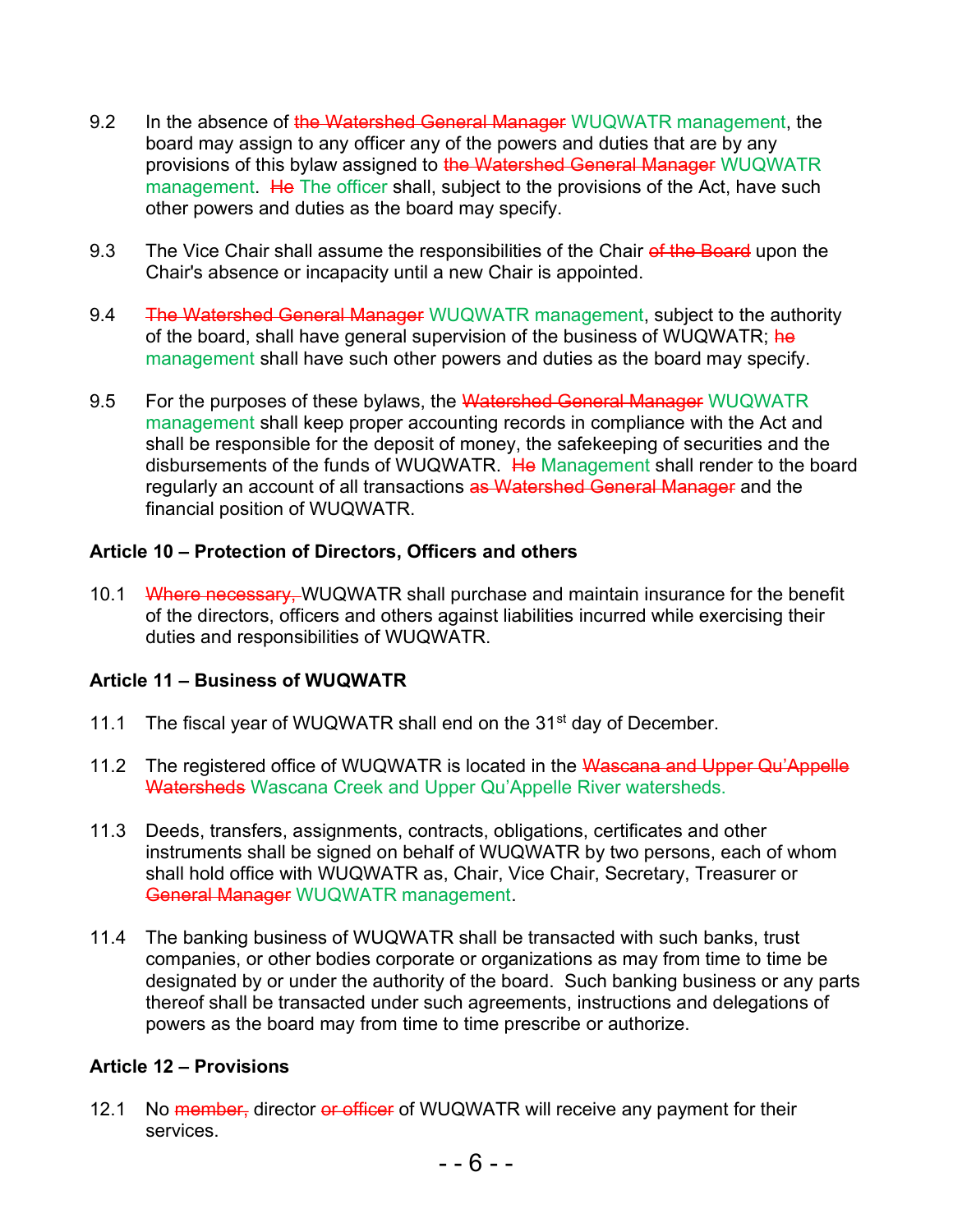- 12.2 Reasonable expenses incurred while carrying out duties of WUQWATR may be reimbursed upon board approval.
- 12.3 Where an officer, a director or employee of WUQWATR is appointed to another body on behalf of WUQWATR, WUQWATR shall pay the director's remuneration and expenses.

#### Article 13 – Rules of Order

13.1 All meetings of WUQWATR shall firstly attempt to achieve consensus. Failing this, WUQWATR shall adhere to the general rules and rules of procedure as detailed in "Roberts Rules of Order."

#### Article 14 – Amending the Bylaws

- 14.1 These bylaws may be cancelled, altered or added to by a special resolution at any Annual General Meeting or Special General Meeting of WUQWATR.
- 14.2 The thirty days notice of the Annual General Meeting or Special General Meeting of WUQWATR must include details of the proposed resolution to change the bylaws.
- 14.3 The amended bylaws take effect after approval of the special resolution at the Annual General Meeting or Special General Meeting, and after acceptance by the Corporate Registry of Saskatchewan.
- 14.4 The bylaws of WUQWATR are to be reviewed annually by the board to ensure that the organizational structure continues to meet WUQWATR's vision statement, mission statement, goals, objectives, values and principles.

#### Article 15 – Distributing Assets and Dissolving WUQWATR

- 15.1 WUQWATR does not pay any dividends or distribute its property among its members.
- 15.2 WUQWATR may be dissolved at an Annual General Meeting or a Special General Meeting called for this purpose by a two-thirds-majority vote of all members.
- 15.3 If WUQWATR is dissolved any funds or assets remaining after paying all debts shall be transferred to Saskatchewan Abilities Council for Camp Easter Seal as designated in the Articles of Incorporation.

Dated March 20, 2008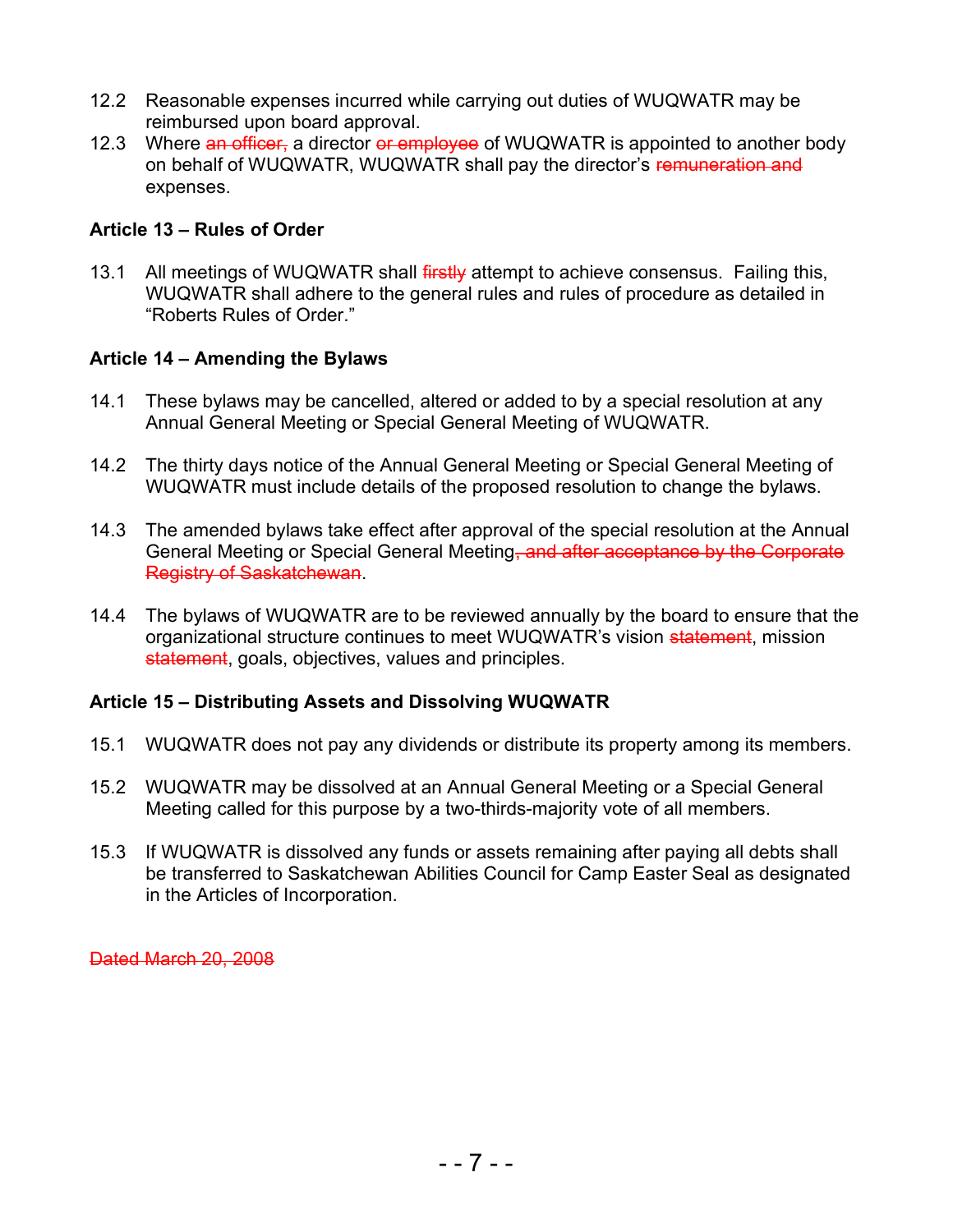# Appendix 1

Map of the Wascana Creek &and Upper Qu'Appelle River Watersheds

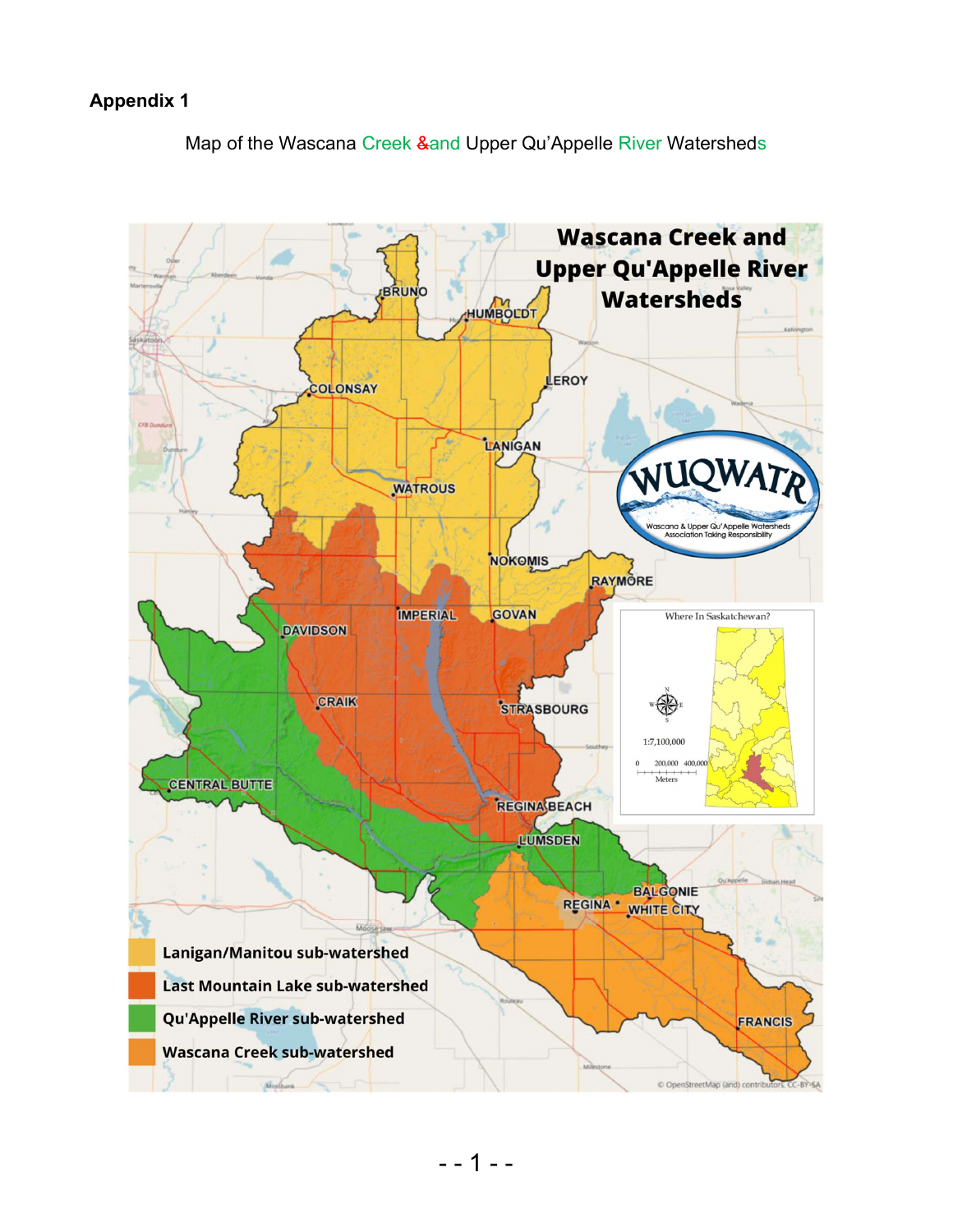# Appendix 2

#### Potential WUQWATR Membership

#### Associate

Buffalo Pound Water Treatment Plant Ducks Unlimited Canada East Shore Wildlife Federation First Nations Representation Humboldt Lake Resort Last Mountain Lake Fisheries Co-op-(could not find contact info) Last Mountain Lake National Wildlife Area (generic government contact) Last Mountain Lake Stewardship Group Manitou Environmental Group (no longer exists as far as I can tell) Moose Jaw Wildlife Federation **Mosaic** Nature Conservancy of Canada (Saskatchewan) Nature Regina Nature Saskatchewan **Nutrien** Potash Corporation of Saskatchewan Prairie Agricultural Machinery Institute Qu'Appelle South Irrigation District Regina Capital Commission Regina Wildlife Federation Richardson Pioneer – Bennett Farm Saskatchewan Nature & Ecotourism Association Saskatchewan Wildlife Federation Save-A-Goose Wildlife Federation South Shore Wildlife Federation University of Regina **Viterra** Individual Membership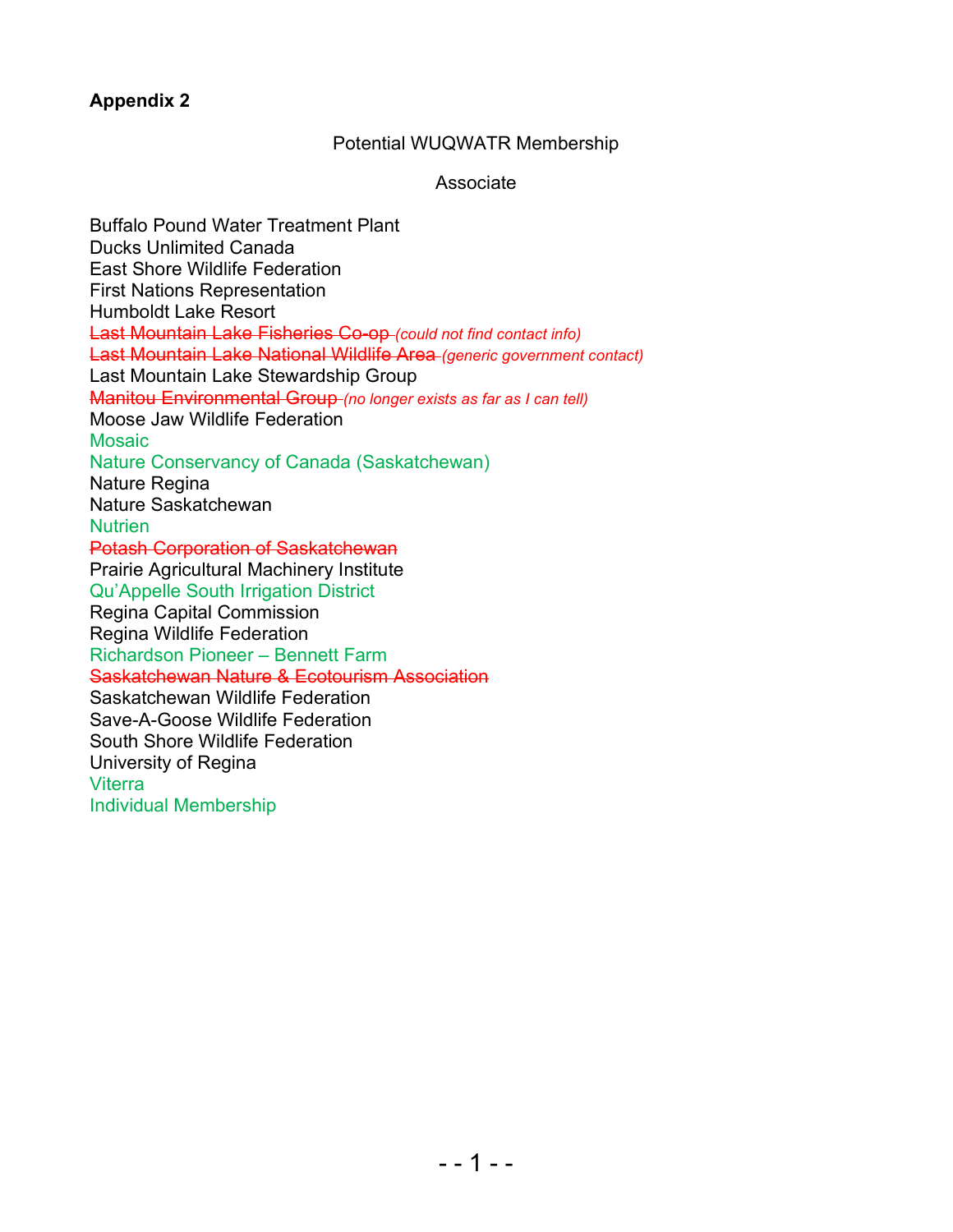#### Potential WUQWATR Membership

#### Urban

| <b>Cities:</b> |
|----------------|
| Humboldt       |
| Regina         |

#### Towns:

Allan Balgonie Central Butte **Colonsay Craik** Davidson **Francis** Govan Imperial Lanigan Lumsden Nokomis Pilot Butte Raymore Regina Beach **Strasbourg Watrous** White City

#### Villages and Resort Villages:

Alice Beach Arlington Beach Aylesbury Belle Plaine **Bethune Bladworth** Brownlee Bruno Buena Vista Bulyea Craven **Chamberlain** Dilke **Disley** Drake Duval

Etters Beach Eyebrow Findlater Grandview Beach **Girvin** Glen Harbour Grand Coulee **Guernsey** Holdfast Kannata Valley Keeler Leroy Liberty Loreburn Lumsden Beach Meacham Manitou Beach **Marquis** Muenster North Grove Pelican Point Pense **Penzance** Plunkett Saskatchewan Beach Sedley **Semans Silton** Simpson South Lake St. Gregor Sunset Cove Sun Valley Tugaske Tuxford Vibank Viscount Wee Too Beach Young Zelma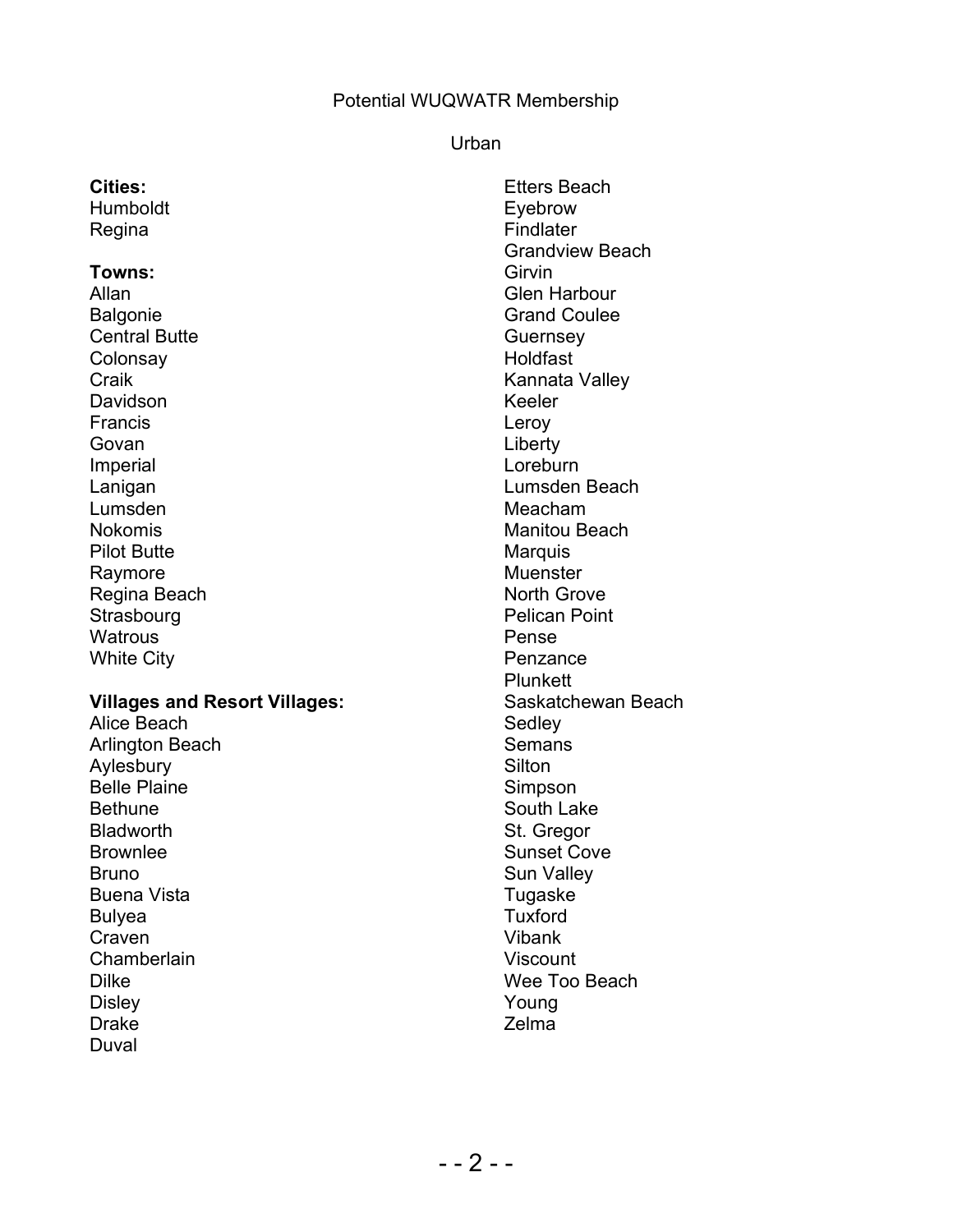#### Potential WUQWATR Membership

#### Rural

#### Rural Municipalities:

No. 96 Fillmore No. 97 Wellington No. 126 Montmartre No. 127 Francis No. 128 Lajord No. 129 Bratt's Lake No. 130 Redburn No. 157 South Qu'Appelle No. 158 Edenwold No. 159 Sherwood No. 160 Pense No. 161 Moose Jaw No. 189 Lumsden No. 190 Dufferin No. 191 Marquis No. 193 Eyebrow No. 194 Enfield No. 219 Longlaketon No. 220 McKillop No. 221 Sarnia No. 222 Craik No. 223 Huron No. 224 Maple Bush No. 248 Touchwood No. 250 Last Mountain Valley No. 251 Big Arm No. 252 Arm River

No. 253 Willner No. 254 Loreburn No. 278 Kutawa No. 279 Mount Hope No. 280 Wreford No. 281 Wood Creek No. 282 McCraney No. 309 Prairie Rose No. 310 Usborne No. 312 Morris No. 313 Lost River No. 339 Leroy No. 340 Wolverine No. 341 Viscount No. 342 Colonsay No. 343 Blucher No. 369 St. Peter No. 370 Humboldt No. 371 Bayne No. 372 Grant No. 400 Three Lakes No. 401 Hoodoo

#### Other:

Wascana Conservation and Development Area Authority # 2 Lanigan Creek Dellwood Brook CAA # 5 Qu'Appelle River CAA